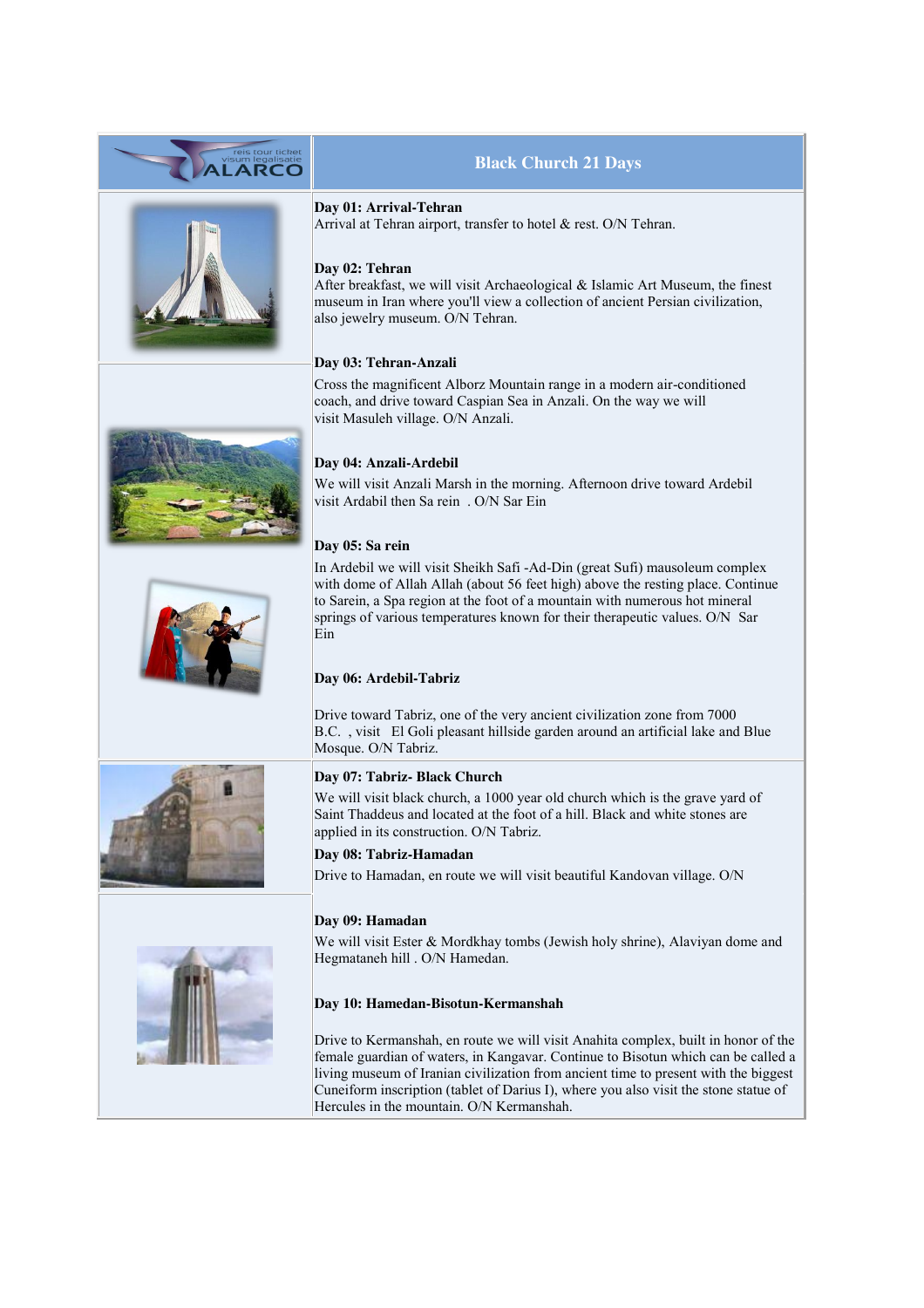#### **Day 11: Kermanshah - Isfahan**

Drive to Isfahan, en route we will visit Falak-ol- Aflak castle in Khorramabad. O/N Isfahan.

## **Day 12: Isfahan**

In the morning we will visit Imam square, the huge open square in center of Isfahan with four monuments at four sides including Imam mosque covered inside and outside with intricate turquoise tiles, The smaller Sheikh Lotfollah mosque contains some of the best mosaics from 17th century, Ali Ghapoo Palace which was the first skyscraper in Iran and Isfahan bazaar where you can visit the workshop of artists who paint miniature sometimes on bone. In the afternoon, we will visit Si-o-Se Pol (thirty three) and khajoo bridges over zayanderud, relax in one of the traditional tea houses, drink tea and smoke Persian water pipe. O/N Isfahan.

## **Day 13: Isfahan**

We will visit Armenian quarter of Jolfa, Vank cathedral, Friday mosque, Shaking Minarets and Chehel Sotoun known as forty column palace with its exquisite wall painting. O/N Isfahan.

## **Day 14: Isfahan-Yazd**

Drive to Yazd, en route we will visit a carpet workshop in Naeen, and an old Caravanserai &Nareen castle in Meibod. In the evening free. O/N Yazd.



# **Day 15: Yazd**

According to UNESCO, Yazd is one of the oldest cities in the world; it is like a living museum. We will visit Friday mosque, the highest wind tower of city which keeps the building cool and the Zoroastrian temple where sacred fire has been kept alive for hundreds of years and is now a Zoroastrian pilgrim center. This is an opportunity to learn about Zoroastrianism which had been the Persian religion until Arabs brought Islam to Iran. Then go to Towers of Silence on outskirts of the city, which was a burial place for Zoroastrian. O/N Yazd.





**Day 16: Yazd - Passargad - Nekropol - Persepolis - Shiraz** Drive to Shiraz, en route we will visit Pasargad , tomb of Cyrus the great which was the Achamenian center , Necropol (tombs of Achamenian kings) , Persepolis (a castle made by free workers not slaves in 500 BC) and Quran gate. O/N Shiraz.

## **Day 17: Shiraz- Bishapoor excursion**

Early morning we go to visit Bishapoor, an ancient city in heart of history, built as the commemoration of Persian Victory in Persian-Roman war. O/N Shiraz.

## **Day 18: Shiraz**

We will visit Eram and Narenjestan Gardens, Nasir-ol-Molk Mosque, Khan Theological School, Hafez (or Saadi) mausoleum, Vakil complex and the most astonishing mirror decoration of Aliebnehamze Holy Shrine. O/N Shiraz.